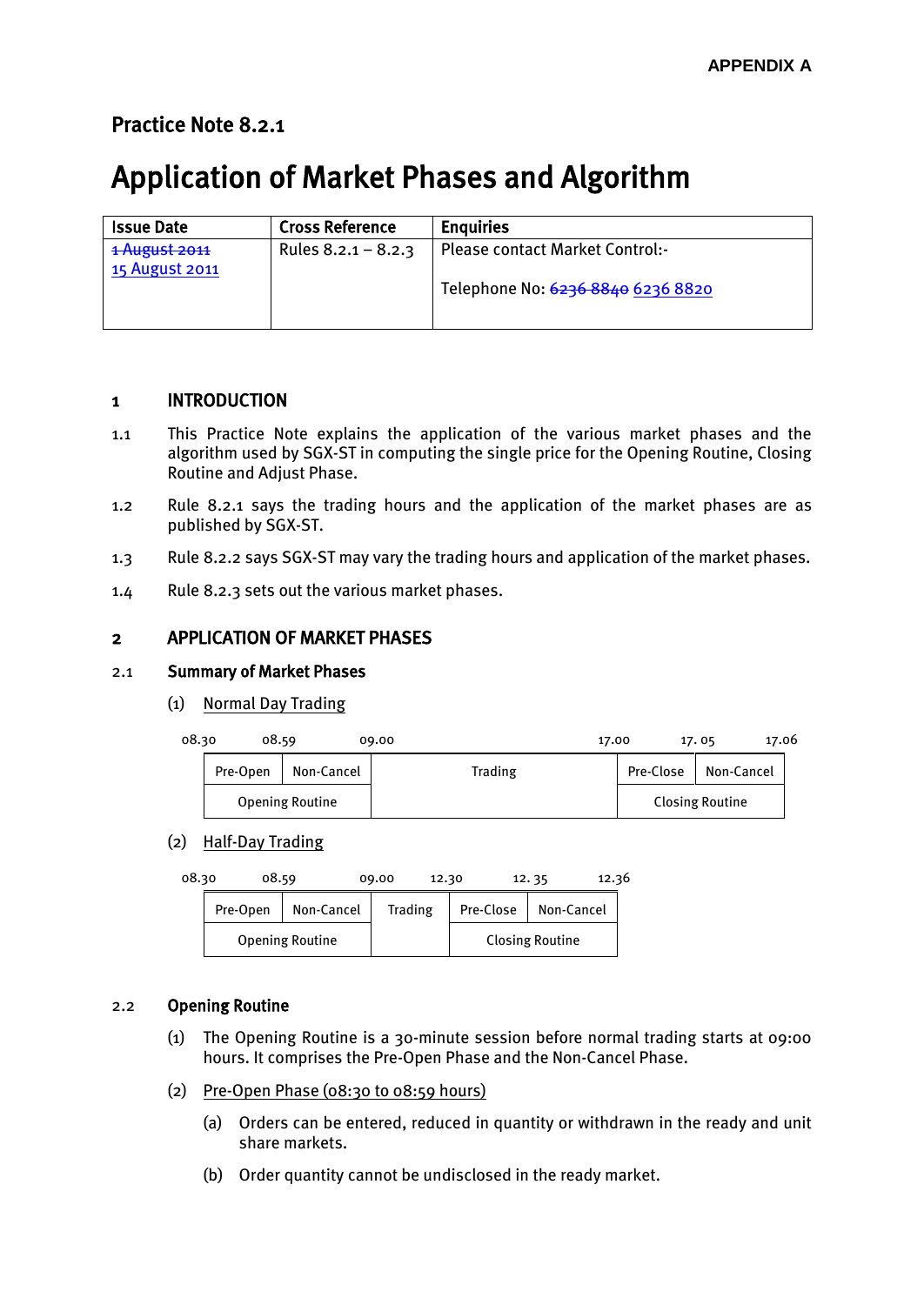- (c) The bid (offer) can be higher (lower) than the offer (bid).
- (d) No matching of orders.
- (3) Non-Cancel Phase (08:59 to 09:00 hours)
	- (a) No input, amendment and withdrawal of orders.
	- (b) Orders that can be matched are matched at a single price computed based on an algorithm set by SGX-ST. The computed price will be the opening price for the day.
	- (c) Unmatched orders are carried forward into the morning trading session.

## 2.3 Trading Phase

- (1) The Trading Phase will be from 09:00 to 17:00 hours.
- (2) The Trading Phase allows order entry, reduction in order size and withdrawal of orders. Orders are matched in the order of price priority followed by time priority.
- (3) All unmatched orders after the Trading Phase are carried forward to the Closing Routine.

## 2.4 Adjust Phases

- (1) An Adjust Phase operates upon the lifting of a suspension of a security or Futures Contract. A trading halt operates in the same way as an Adjust Phase.
- (2) Upon Lifting of a Suspension
	- (a) The Adjust Phase sets in for 15 minutes. A longer time can be specified.
	- (b) Orders can be entered, reduced in quantity or withdrawn for the ready and unit share markets.
	- (c) Order quantity can be undisclosed in the ready market (subject to a minimum of 50,000 disclosed quantity).
	- (d) The bid (offer) can be higher (lower) than the offer (bid).
	- (e) Orders that can be matched will be matched at the end of the Adjust Phase at a single price computed based on an algorithm set by SGX-ST before normal trading resumes. Unmatched orders at the end of the Adjust Phase are carried forward into the phase of the market applicable when the Adjust Phase ends.
	- (f) However, this behaviour does not apply when the end of Adjust Phase coincides with the Opening Routine or Closing Routine. In these circumstances, orders entered are carried forward into and matched accordingly in the respective Opening Routine or Closing Routine.
- (3) During a Trading Halt
	- (a) Existing orders remain valid.
	- (b) Orders can be entered, reduced in quantity or withdrawn in the ready and unit share markets.
	- (c) Order quantity can be undisclosed in the ready market (subject to a minimum of 50,000 disclosed quantity).
	- (d) The bid (offer) can be higher (lower) than the offer (bid).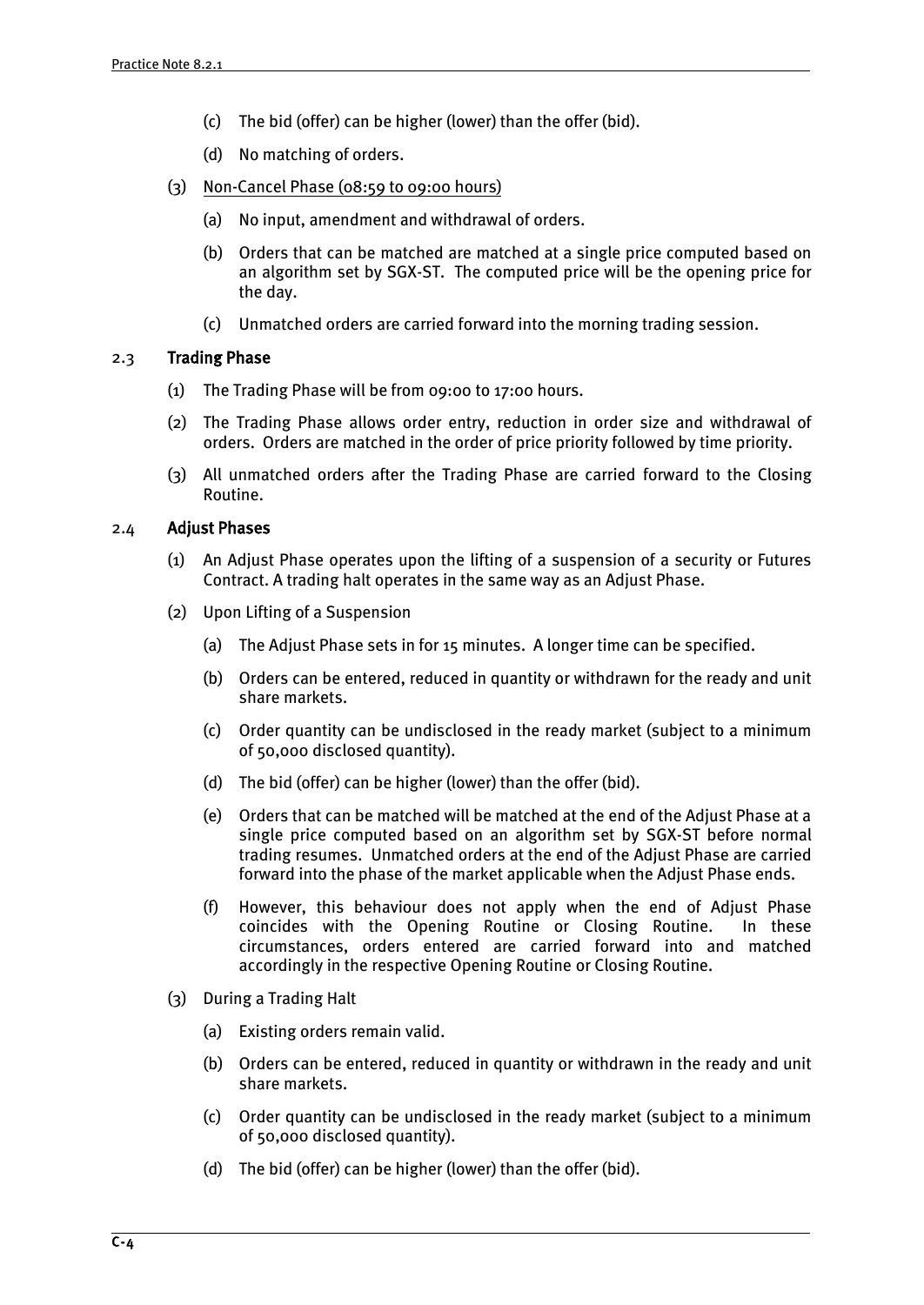- (e) Orders that can be matched will be matched at the end of the trading halt at a single price computed based on an algorithm set by SGX-ST.
- (f) Unmatched orders are carried forward into the phase applicable to the market at the time of lifting of trading halt.
- (g) If the trading halt is not lifted by the end of a Market Day, all unmatched orders lapse.

#### 2.5 Closing Routine

- (1) The Closing Routine is a 6-minute session after trading stops at 17:00 hours for normal day trading, or 12:30 hours for half-day trading. It comprises the Pre-Close Phase and the Non-Cancel Phase.
- (2) All unmatched orders are carried forward to the Closing Routine at 17:00 hours (for normal day trading) or 12:30 hours (for half-day trading).
- (3) Pre-Close Phase (17:00 to 17:05 hours/12:30 to 12:35 hours)
	- (a) Orders can be entered, reduced in quantity or withdrawn in the ready and unit share markets.
	- (b) Order quantity cannot be undisclosed in the ready market.
	- (c) The bid (offer) can be higher (lower) than the offer (bid).
	- (d) No matching of orders.
- (4) Non-Cancel Phase (17:05 to 17:06 hours/12:35 to 12:36 hours)
	- (a) No input, amendment and withdrawal of orders.
	- (b) Orders that can be matched are matched at a single price computed based on an algorithm set by SGX-ST. The computed price will be the closing price for the day.
	- (c) All unmatched orders lapse.
- (5) This routine is designed to reduce the risk of manipulating closing prices with a single transaction at an unusually high or low price, just before the trading session ends.

# 3 ALGORITHM USED BY SGX-ST TO COMPUTE THE SINGLE PRICE AT WHICH ORDERS AT THE END OF THE OPENING ROUTINE, CLOSING ROUTINE AND ADJUST PHASE ARE MATCHED

- 3.1 The methodology for computing the single price at which orders at the end of the Opening Routine, Closing Routine and Adjust Phase are matched ("Equilibrium Price") is as follows<sup>1</sup>:-
	- (1) The Equilibrium Price is the price that has the largest tradable volume and the lowest imbalance. "Imbalance" refers to the net difference between the cumulative bid volume and cumulative ask volume. See Example 1.

<u>.</u>

<sup>&</sup>lt;sup>1</sup> The examples shown are not exhaustive.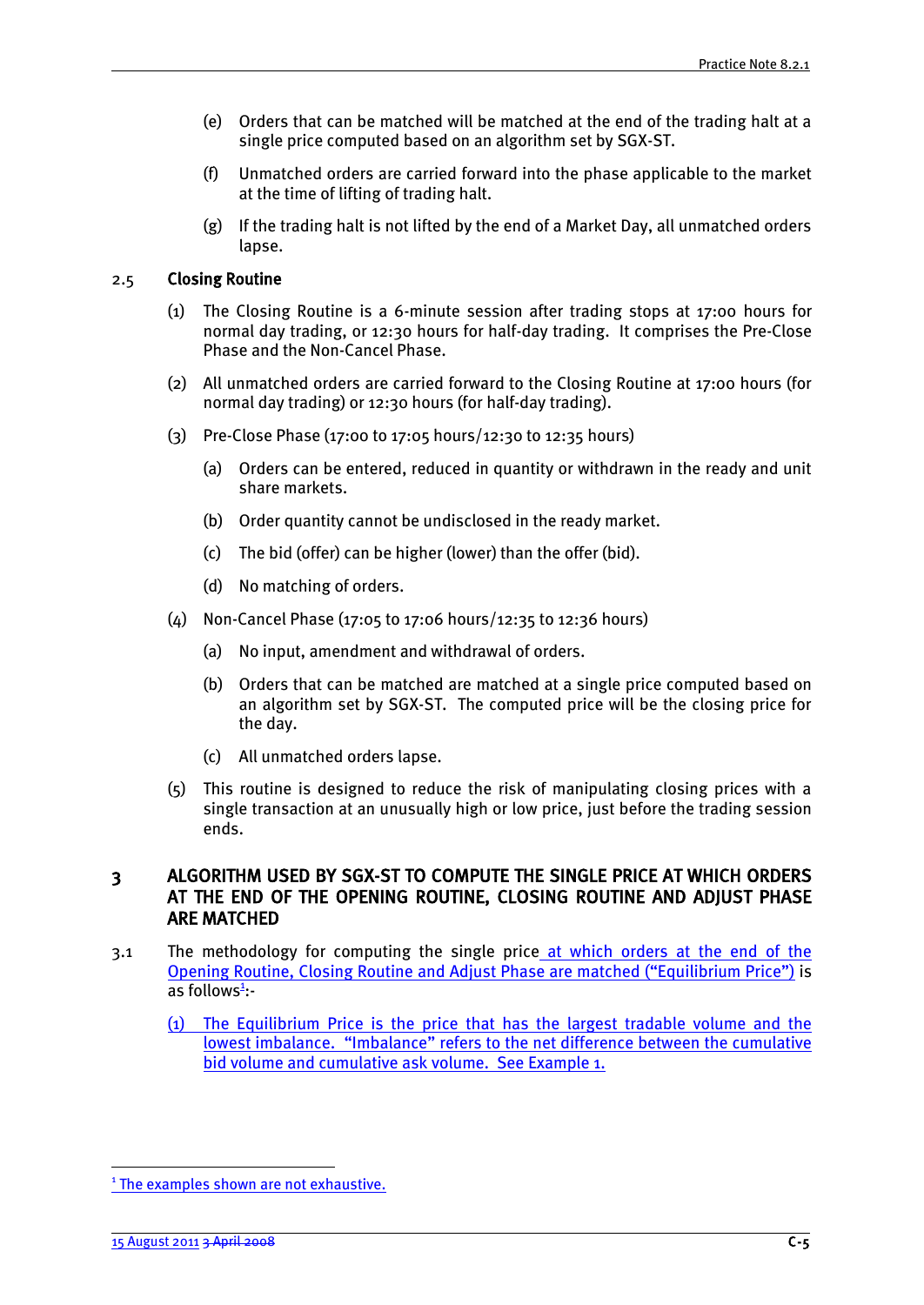| Bid<br>Volume | Price | Ask<br>Volume | Cumulative<br><b>Bid Volume</b><br>(a) | Cumulative<br>Ask Volume<br>(b) | Tradable<br>Volume | Imbalance<br>$(a)-(b)$ | <b>Pressure</b> |
|---------------|-------|---------------|----------------------------------------|---------------------------------|--------------------|------------------------|-----------------|
| 0             | 3.750 | 10            | 340                                    | 10                              | 10                 | 330                    | <b>Buy</b>      |
| $\mathbf 0$   | 3.760 | 20            | 340                                    | 30                              | 30                 | 310                    | <b>Buy</b>      |
| 50            | 3.770 | 50            | 340                                    | 80                              | 80                 | 260                    | <b>Buy</b>      |
| 100           | 3.780 | 80            | 290                                    | 160                             | 160                | 130                    | <b>Buy</b>      |
| 70            | 3.790 | 30            | 190                                    | 190                             | 190                | $\circ$                | <b>Nil</b>      |
| 30            | 3.800 | 40            | 120                                    | 230                             | 120                | 70                     | Sell            |
| 90            | 3.810 | 20            | 90                                     | 250                             | 90                 | 160                    | Sell            |

## Example 1

In this example, the Equilibrium Price is \$3.790 where the tradable volume is the largest and the imbalance is the lowest. If the highest tradable volume occurs at more than one price the algorithm will then consider imbalance, see sub-paragraph  $(2).$ 

(2) If the highest tradable volume occurs at more than one price the Equilibrium Price is the price with the lowest imbalance. See Example 2.

| Bid<br>Volume | Price | Ask<br>Volume | Cumulative<br><b>Bid Volume</b><br>(a) | Cumulative<br>Ask Volume<br>(b) | Tradable<br>Volume | Imbalance<br>$(a)-(b)$ | <b>Pressure</b> |
|---------------|-------|---------------|----------------------------------------|---------------------------------|--------------------|------------------------|-----------------|
| 0             | 3.750 | 10            | 340                                    | 10                              | 10                 | 330                    | <b>Buy</b>      |
| 0             | 3.760 | 20            | 340                                    | 30                              | 30                 | 310                    | <b>Buy</b>      |
| 50            | 3.770 | 50            | 340                                    | 80                              | 80                 | 260                    | Buy             |
| 100           | 3.780 | 110           | 290                                    | 190                             | 190                | 100                    | <b>Buy</b>      |
| 70            | 3.790 | 20            | 190                                    | 210                             | 190                | 20                     | Sell            |
| 30            | 3.800 | 40            | 120                                    | 250                             | 120                | 130                    | Sell            |
| 90            | 3.810 | 20            | 90                                     | 270                             | 90                 | 180                    | Sell            |

# Example 2

In this example, the Equilibrium Price is \$3.790 where the tradable volume is the largest (190) and the imbalance is the lowest (20). If the highest tradable volume and lowest imbalance occur at more than one price the algorithm will then consider market pressure, see sub-paragraph (3).

- (3) If the highest tradable volume and lowest imbalance occur at more than one price ("the price overlap") the Equilibrium Price is determined by market pressure:
	- (a) with only buy pressure within the price overlap, the Equilibrium Price is the highest price within the price overlap, or
	- (b) with only sell pressure within the price overlap, the Equilibrium Price is the lowest price within the price overlap. See Example 3.

Buy (sell) pressure occurs when the cumulative bid (offer) volume is greater than the cumulative offer (bid) volume at a particular price.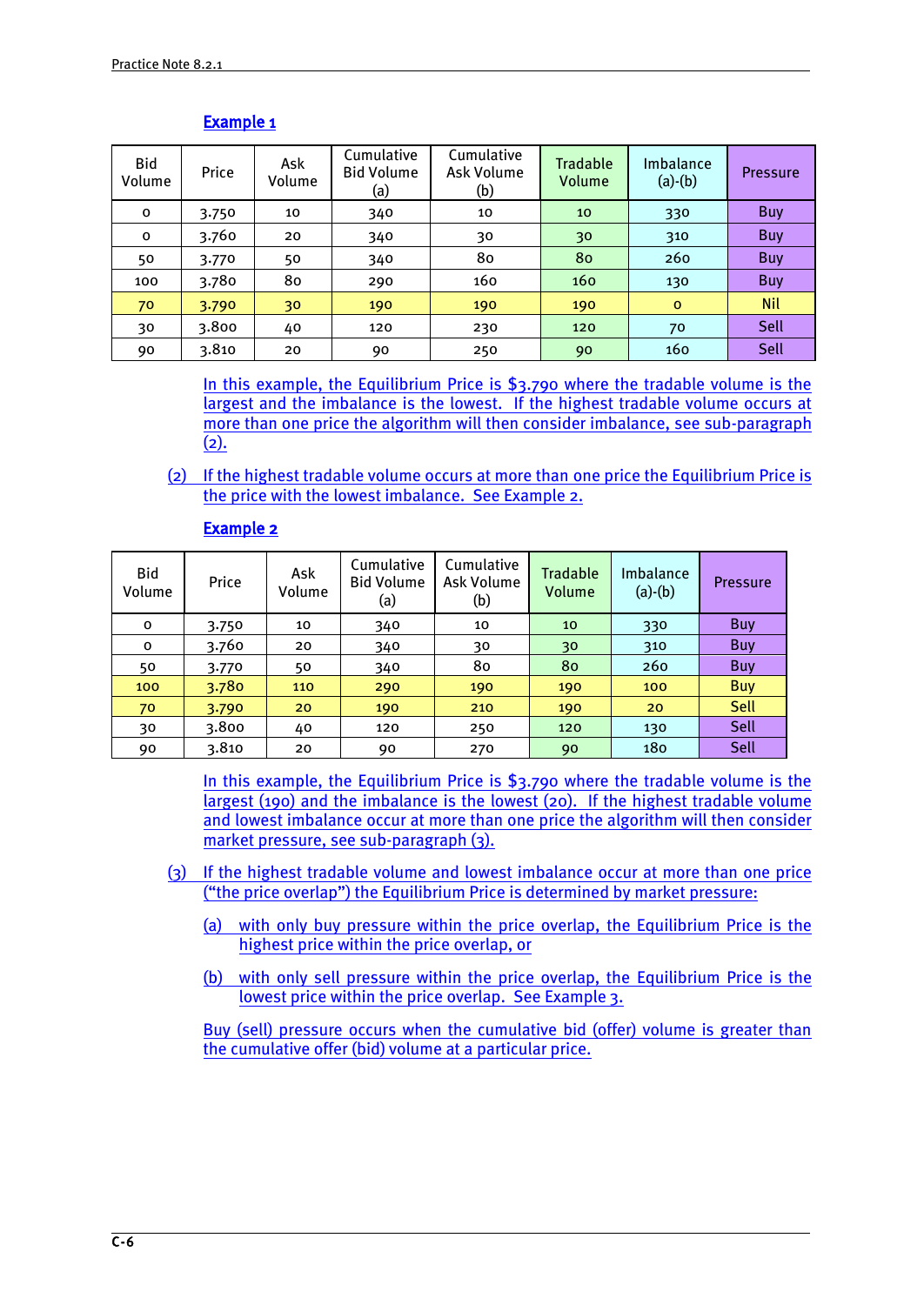| Bid<br>Volume | Price | Ask<br>Volume | Cumulative<br><b>Bid Volume</b><br>(a) | Cumulative<br>Ask Volume<br>(b) | <b>Tradable</b><br>Volume | Imbalance<br>$(a)-(b)$ | <b>Pressure</b> |
|---------------|-------|---------------|----------------------------------------|---------------------------------|---------------------------|------------------------|-----------------|
| O             | 3.750 | 10            | 260                                    | 10                              | 10                        | 250                    | Buy             |
| $\mathbf 0$   | 3.760 | 20            | 260                                    | 30                              | 30                        | 230                    | <b>Buy</b>      |
| 50            | 3.770 | 50            | 260                                    | 80                              | 80                        | 180                    | <b>Buy</b>      |
| $\mathbf 0$   | 3.780 | 110           | 210                                    | 190                             | 190                       | 20                     | <b>Buy</b>      |
| 90            | 3.790 | $\mathbf{o}$  | 210                                    | 190                             | 190                       | 20                     | <b>Buy</b>      |
| 30            | 3.800 | 40            | 120                                    | 230                             | 120                       | 110                    | Sell            |
| 90            | 3.810 | 20            | 90                                     | 250                             | 90                        | 160                    | Sell            |

# Example 3

In this example there is only buy pressure in price overlap, the Equilibrium Price is \$3.790 which is the highest price in the price overlap.

- (4) If the highest tradable volume and lowest imbalance occur at more than one price and there is both buy and sell pressure or nil pressure within the price overlap, the Equilibrium Price is:
	- (a) the price within the price overlap that is the closest to the last traded price, or
	- (b) where there is no last traded price, the lowest price within the price overlap. See Example 4.

| Bid<br>Volume | Price | Ask<br>Volume | Cumulative<br><b>Bid Volume</b><br>(a) | Cumulative<br>Ask Volume<br>(b) | <b>Tradable</b><br>Volume | Imbalance<br>$(a)-(b)$ | <b>Pressure</b> |
|---------------|-------|---------------|----------------------------------------|---------------------------------|---------------------------|------------------------|-----------------|
| o             | 3.750 | 10            | 260                                    | 10                              | 10                        | 250                    | Buy             |
| 0             | 3.760 | 20            | 260                                    | 30                              | 30                        | 230                    | Buy             |
| 50            | 3.770 | 50            | 260                                    | 80                              | 80                        | 180                    | Buy             |
| $\circ$       | 3.780 | 130           | 210                                    | 210                             | 210                       | $\mathbf{o}$           | <b>Nil</b>      |
| 90            | 3.790 | $\mathbf{o}$  | 210                                    | 210                             | 210                       | $\circ$                | <b>Nil</b>      |
| 30            | 3.800 | 40            | 120                                    | 250                             | 120                       | 130                    | Sell            |
| 90            | 3.810 | 20            | 90                                     | 270                             | 90                        | 180                    | Sell            |

## Example 4

In this example, assuming that the last traded price was \$3.800, the Equilibrium Price is \$3.790.

- (1) A bid (offer) may be executed at a lower (higher) price.
- (2) The cumulative bid (offer) volume at any price is the bid (offer) quantity at that price plus the sum of bid (offer) quantities at all higher (lower) prices.
- (3) Sell (buy) pressure occurs when the cumulative offer (bid) volume is greater than the cumulative bid (offer) volume at a particular price. Zero pressure occurs when the cumulative offer volume is equal to the cumulative bid volume at a particular price.
- $(4)$  The tradable volume at any price is the lower of the cumulative bid or offer volume.
- (5) The price overlap is the range of prices where tradable volumes are possible.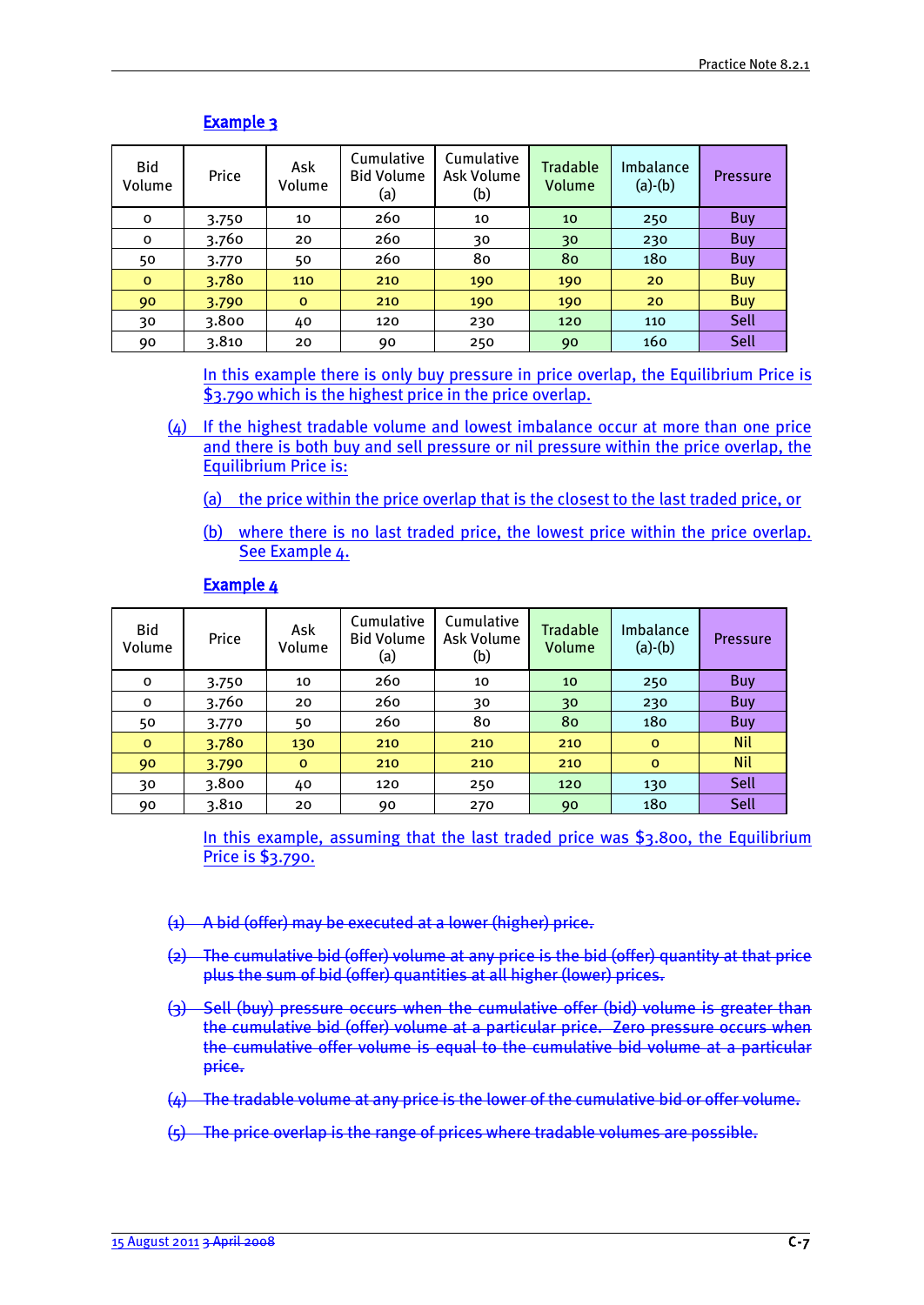- (6) The equilibrium is the price range within the price overlap where buy pressure changes to sell pressure (see Example 1). The computed price is either one of the following:-
	- (a) The price within the equilibrium that has the largest trade volume, or
	- (b) If there is no unique price, the average of all prices within the equilibrium with the maximum trade volume, or
	- (c) The average is rounded to the next multiple of the minimum price multiple for this security or Futures Contract in the direction of the last traded price, or  $e^2$
	- (d) If there is no last traded price, the average price is rounded to the next lower price multiple.
- (7) If there is only buy or sell pressure within the price overlap (see Example 2), the computed price will be one of the following:-
	- (a) With only buy pressure within the price overlap, the highest price within the overlap with a non-zero trade volume, or
	- (b) With only sell pressure within the price overlap, the lowest price within the overlap with a non-zero trade volume.
- (8) If there is zero buy and sell pressure within the price overlap (see Example 3), the computed price will be one of the following:-
	- (a) The simple average of the highest and the lowest price within the overlap of zero pressure, or
	- (b) If the price average is not the correct multiple, the average is rounded to the next multiple in the direction of the last traded price, or
	- (c) If there is no last traded price, the average price is rounded to the next lower price multiple.
- (9) If the buy pressure and sell pressure are separated by a range of prices within the price overlap with zero pressure (see Example 4), the computed price will be one of the following:-
	- (a) The simple average of the highest and the lowest prices within the overlap of zero pressure, or
	- (b) If the price average is not the correct multiple, the average is rounded to the next multiple in the direction of the last traded price, or
	- (c) If there is no last traded price, the average price is rounded to the next lower price multiple.
- 3.2 The following examples demonstrate how the single price is determined. However, the examples shown are not exhaustive.

## Example 1

| <b>Cumulative</b><br><b>Bid Volume</b> | Bid<br>Qty | Price            | <b>Offer</b><br><b>Qty</b> | <b>Cumulative</b><br>Offer Volume | <b>Buy/Sell</b><br><b>Draccura</b><br><del>n coourc</del> | <b>Tradable</b><br><b>Volume</b> |
|----------------------------------------|------------|------------------|----------------------------|-----------------------------------|-----------------------------------------------------------|----------------------------------|
| <b>COL</b>                             | $\sim$     | <del>10.80</del> | $-22$                      | $+0.1$                            | <b>COL</b>                                                | $\sim$                           |

<sup>&</sup>lt;sup>2</sup> Revised, effective 3 April 2008. Circular No. GM/74/2008 (20 March 2008).

1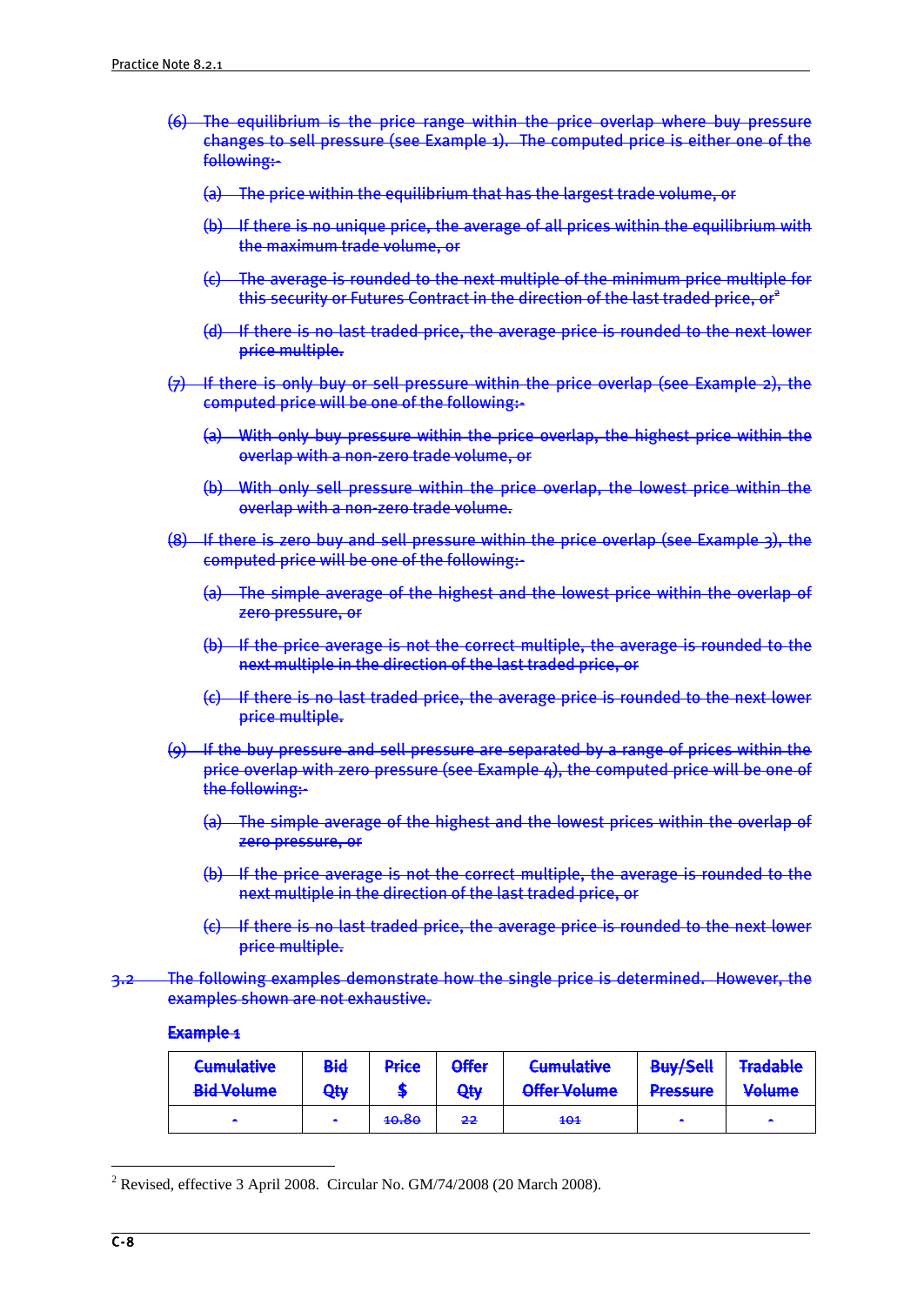| $\overline{2}$ | $\overline{2}$ | 40.70            | 4 <sup>1</sup> | 79             | -        | $\overline{2}$ |
|----------------|----------------|------------------|----------------|----------------|----------|----------------|
| 48             | 46             | <b>10.60</b>     | 20             | 38             |          | 48             |
| 40             | $-22$          | 40.50            | $rac{44}{7}$   | 48             | R<br>. . | 48             |
| 78             | 38             | 40.40            | $\overline{2}$ | 4              | ₿        |                |
| 167            | 89             | <del>10.30</del> | $\overline{2}$ | $\overline{2}$ | ₽        | $\overline{P}$ |
| 267            | 400            | 40.20            | -              | $\sim$         | $\sim$   |                |

In this example, trades are possible at prices between \$10.30 and \$10.70. However, the buy pressure changes to sell pressure from \$10.50 to \$10.60. Since the same number of trades can be executed at both prices, the computed price is either \$10.50 or \$10.60, depending on which price is closer to the last traded price.

#### Example 2

| <b>Cumulative</b><br><b>Bid Volume</b> | <b>Bid</b><br>Qty | <b>Price</b><br>æ | <b>Offer</b><br>Qty | <b>Cumulative</b><br><b>Offer Volume</b> | <b>Buy/Sell</b><br><b>Pressure</b> | <b>Tradable</b><br>Volume |
|----------------------------------------|-------------------|-------------------|---------------------|------------------------------------------|------------------------------------|---------------------------|
|                                        | $\blacksquare$    | 0.345             | $\sim$              | 5                                        |                                    |                           |
|                                        | $\blacksquare$    | 0.320             | $\sim$              | 5                                        |                                    |                           |
| <del>16</del>                          | $\frac{16}{10}$   | 0.310             | -                   | 5                                        | $\overline{B}$                     | 5                         |
| $\overline{46}$                        | -                 | 0.305             | -                   | 亐                                        | $\overline{B}$                     | 5                         |
| $\overline{46}$                        | -                 | 0.300             | 5                   | 亐                                        | B                                  | 5                         |
| <del>16</del>                          | $\blacksquare$    | 0.255             | -                   |                                          |                                    |                           |
| <del>26</del>                          | $4\Theta$         | 0.250             |                     |                                          |                                    |                           |

In this example, trades are possible at prices between \$0.300 and \$0.310. Buy pressure from \$0.300 to \$0.310. The computed price is \$0.310, the highest price within the overlap with a non-zero trade volume.

# Example 3

| <b>Cumulative</b> | <b>Bid</b>               | Price            | <b>Offer</b> | <b>Cumulative</b> | Buy/Sell       | <b>Tradable</b> |
|-------------------|--------------------------|------------------|--------------|-------------------|----------------|-----------------|
| <b>Bid Volume</b> | <b>Qty</b>               | \$               | Qty          | Offer Volume      | Pressure       | Volume          |
| $\blacksquare$    | $\mathbf{r}$             | 0.440            | 5,000        | 11,000            | $\blacksquare$ | $\blacksquare$  |
| -                 | $\overline{\phantom{a}}$ | 0.435            | 2,000        | 6,000             | $\blacksquare$ |                 |
| 4,000             | 4,000                    | 0.430            |              | 4,000             |                | 4,000           |
| 4,000             | -                        | 0.425            | -            | 4,000             | -              | 4,000           |
| 4,000             | ж.                       | 0.420            | <b>COL</b>   | 4,000             | ×              | 4,000           |
| 4,000             | -                        | 0.415            | $\sim$       | 4,000             | -              | 4,000           |
| 4,000             |                          | 0.410            |              | 4,000             |                | 4,000           |
| 4,000             | ж.                       | 0.405            | 4,000        | 4,000             | $\blacksquare$ | 4,000           |
| 7,000             | 3,000                    | <del>0.400</del> |              |                   |                |                 |

In this example, trades are possible at prices from \$0.405 to \$0.430, where there is neither a buy nor a sell pressure. The computed price would be  $\frac{6}{3}(0.405 + 0.430)$  / 2 =